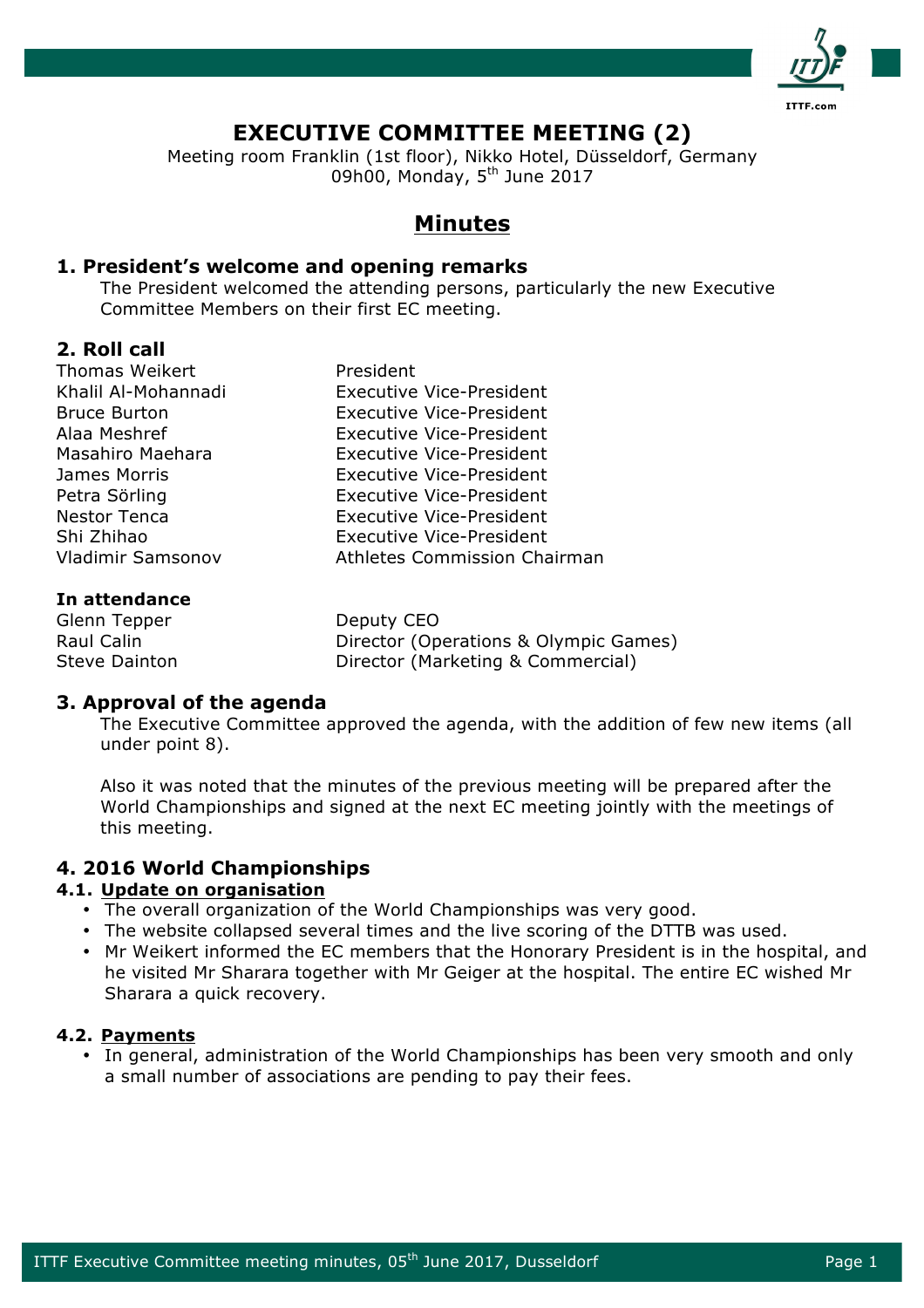

### **4.3. Award ceremonies and Egypt Cup / ITTF Flag handover**

• Presenters for the final award ceremonies and transfer of ITTF Flag and Egypt Cup were confirmed.

### **5. Operations Program (PS, GT, RC)**

### **5.1. Website and server in Ottawa**

• The plan is to have a proper transition of all information from the server in Canada to a new server of the ITTF information and, at the same time, prepare new and modern software to handle ITTF technology. The target is January  $1<sup>st</sup>$  2018 for starting with a new system.

### **6. Competition Program**

### **6.1. World Tour Grand Finals 2017**

• The Director (Marketing & Commercial) informed the EC that there are discussion ongoing with Kazakhstan and hopefully the World Tour Grand Finals could be formally announced soon.

### **6.2. World Cups 2018 and 2019**

• At the closing of the bids, the most complicated was to find an organizer for the 2018 Women's World Cup 2018. CTTA made a proposal to ITTF to host the 2018 Women's World Cup and in 2019 both the Women's and Men's World Cup.

### **1-EC-20170605**

The Executive Committee resolved to allocate the 2018 Women's World Cup and the 2019 Men's and Women's World Cup to the Chinese Table Tennis Association, to be held in Chengdu.

### **7. Athletes' Commission Report (VS)**

The Athletes Commission Chairman reported that he didn't hear anything negative from the players other than the website and the results.

He stated: "this is probably the best World Championships that I remember".

He added that when Harimoto beat Mizutani it was the news nr. 1 in Yahoo Japan.

In regards to the new World Ranking, the AC Chairman indicated that if ITTF wants to introduce the new World Ranking by January  $1<sup>st</sup>$  2018, it should be presented to everybody very soon.

The Director (Marketing & Commercial) informed that there is a young consultant from New Zealand and with his assistance, the new World Ranking concept will be published quickly, so opening a platform for feedback. Once we will get the results, hopefully we will be ready for the next EC meeting to present them and then the EC taking the final decision.

With the Japan and China Open so close to the World Championships, it was mentioned that attendance of top players will be a question mark and it should be followed.

### **8. Any other business**

### **8.1. ITTF CEO**

The President updated the EC members on the situation with the CEO and her will to finalize the contract with ITTF following the result of the elections. The President asked the EC to authorize him to discuss with the lawyers the best way to negotiate the resolution of the contract, together with Ms Petra Sorling, and they will report to the EC members once the issue is solved.

### **2-EC-20170605**

The Executive Committee resolved to confirm the suspension of the CEO made in April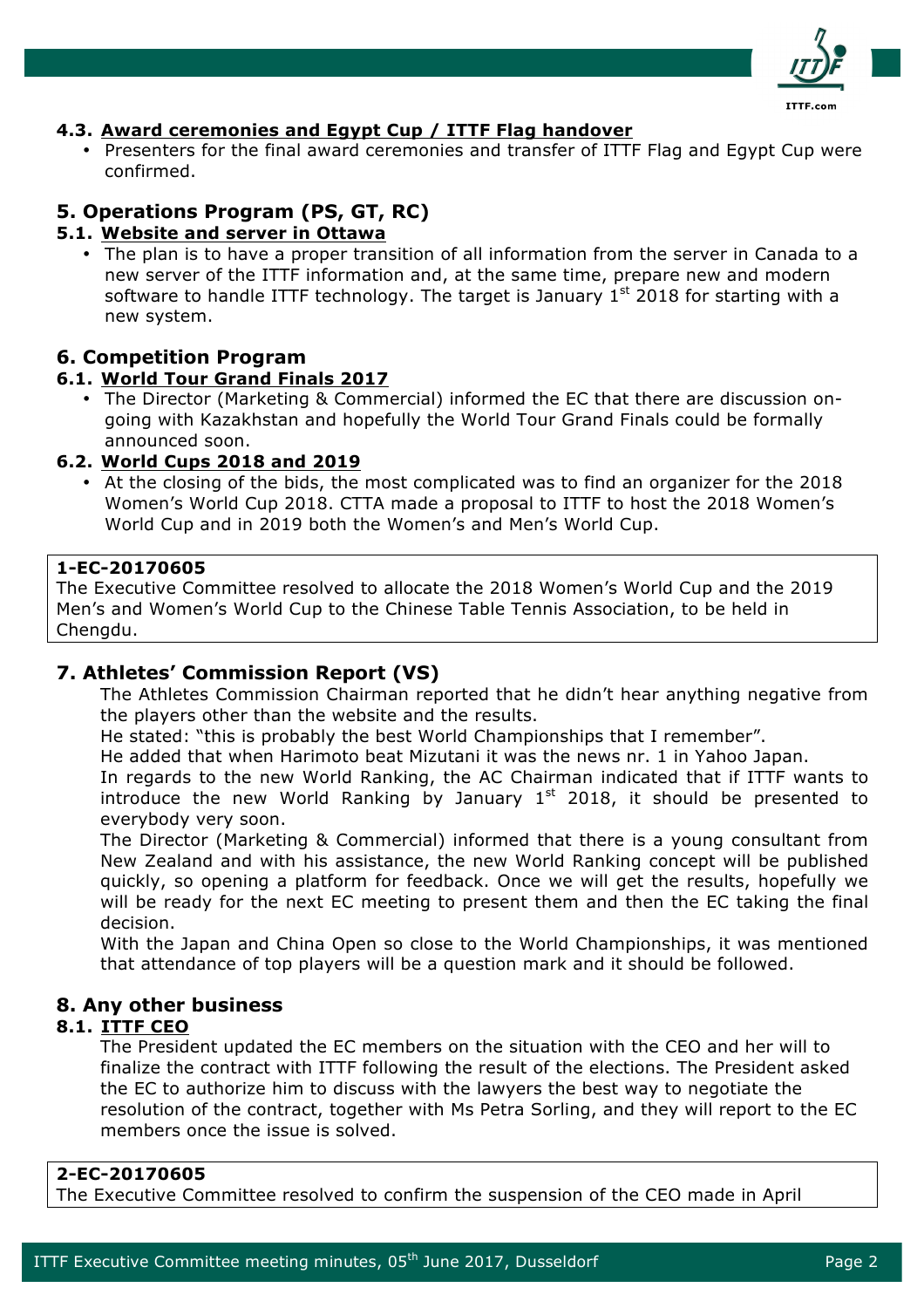

### **3-EC-20170605**

The Executive Committee resolved to extend with "open end" the suspension of the CEO

### **4-EC-20170605**

The Executive Committee resolved to entrust the President and Executive Vice-President (Petra Sorling) to work with the ITTF lawyers in the termination of the contracts of the CEO

#### **8.2. Office in Werner Schlager Academy (Vienna)**

The President informed that there is no contract signed for this office and that sporadically some activities were held there from the competition department. The Executive Vice President informed that it was never used regularly.

#### **5-EC-20170605**

The Executive Committee resolved to close the office in Vienna and inform Austrian Table Tennis Association

#### **8.3. Flood in Sri Lanka**

The Deputy CEO reported about the flood in the South West part of Sri Lanka with over 100 people killed. The Sri Lanka sent to the ITTF photos of the equipment damaged and ITTF President and Deputy CEO had a meeting with Mr Chandana Perera, Sri Lanka TTA President.

The Director (Marketing & Commercial) explained that there is still available funding from the Dream building and fund raising projects in the past and part of these funds could be used to support Sri Lanka. The AC Chair mentioned that ITTF could approach the companies in Dusseldorf to provide also some equipment.

### **6-EC-20170605**

The Executive Committee resolved to study the available funds from the Dream Building and in principle proposed an allocation of 10,000 USD to support Sri Lanka (5,000 USD in equipment and 5,000 USD in cash support)

#### **8.4. Next EC meeting**

The President informed that from 2018, the third quarter meeting of the year will be online but that in 2017, being the start of the new Executive Committee it is better to make it physically.

Mrs Petra Sorling informed the EC that Swedish TTA and Halmstad are ready to host the EC as it is the tradition before the World Championships. This is budgeted by Sweden as part of the preparations for the World Championships and it is suggested to make it in coordination with the inspection for the mentioned Championships.

#### **7-EC-20170605**

The Executive Committee resolved to allocate the next ITTF Executive Committee to Halmstad, Sweden in September, with the precise date to be confirmed soon.

#### **8.5. Harassment cases**

Mr Burton reported about the ITTF Handbook requirement to have trained harassment officers. Mr Burton recommended some work to be done to establish a pool of six harassment officers. Some can be employees, some be volunteers, and ideally with geographical spread and gender balance. He informed that the ITTF currently deals with one case, and potentially a second case could formally arise soon.